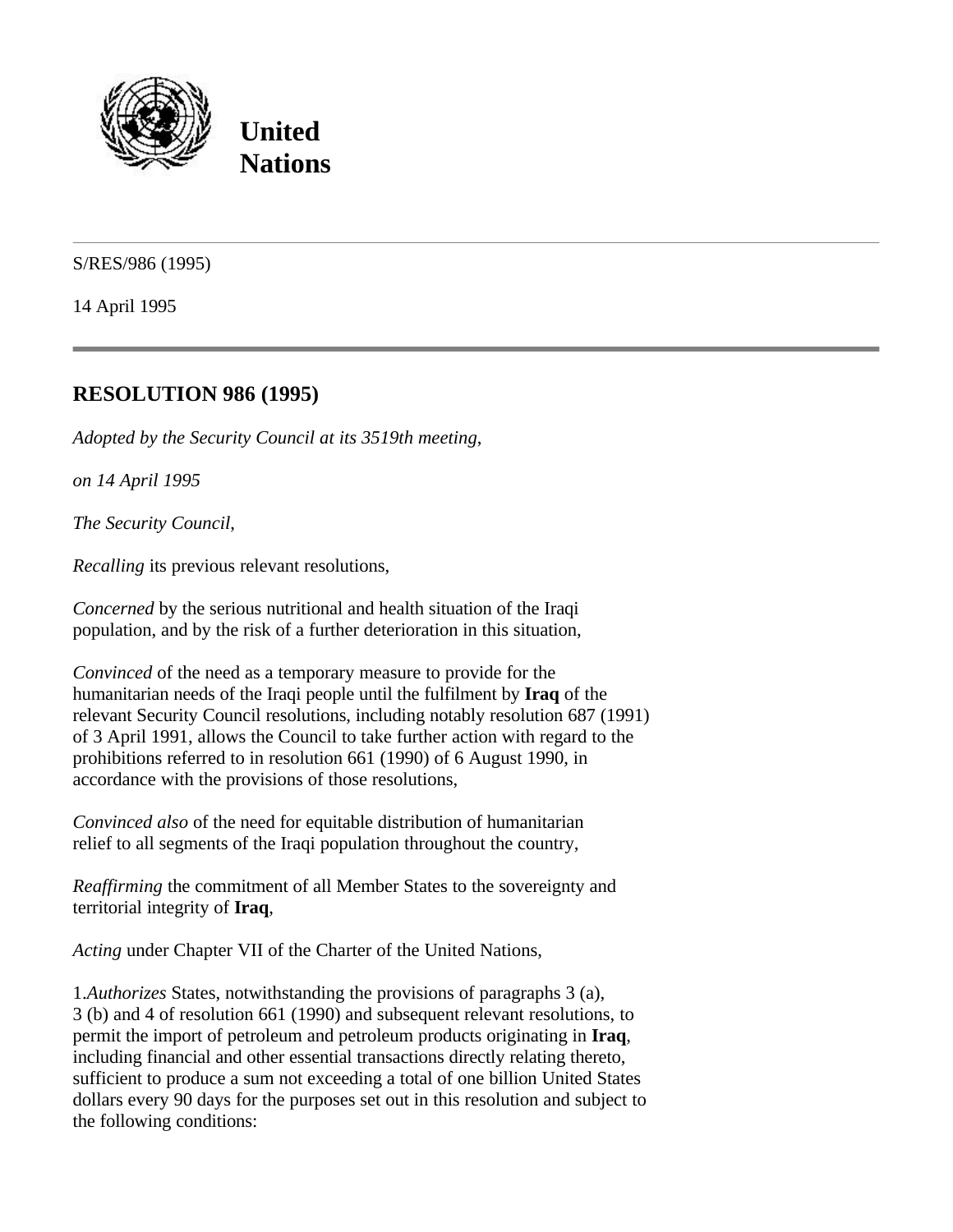(a)Approval by the Committee established by resolution 661 (1990), in order to ensure the transparency of each transaction and its conformity with the other provisions of this resolution, after submission of an application by the

State concerned, endorsed by the Government of **Iraq**, for each proposed purchase of Iraqi petroleum and petroleum products, including details of the purchase

price at fair market value, the export route, the opening of a letter of credit payable to the escrow account to be established by the Secretary-General for the purposes of this resolution, and of any other directly related financial or other essential transaction;

(b)Payment of the full amount of each purchase of Iraqi petroleum and petroleum products directly by the purchaser in the State concerned into the escrow account to be established by the Secretary-General for the purposes of this resolution;

2.*Authorizes* Turkey, notwithstanding the provisions of paragraphs 3 (a), 3 (b) and 4 of resolution 661 (1990) and the provisions of paragraph 1 above, to permit the import of petroleum and petroleum products originating in **Iraq** sufficient, after the deduction of the percentage referred to in paragraph 8 (c) below for the Compensation Fund, to meet the pipeline tariff charges, verified as reasonable by the independent inspection agents referred to in paragraph 6 below, for the transport of Iraqi petroleum and petroleum products through the Kirkuk- Yumurtalik pipeline in Turkey authorized by paragraph 1 above;

3.*Decides* that paragraphs 1 and 2 of this resolution shall come into force at 00.01 Eastern Standard Time on the day after the President of the Council has informed the members of the Council that he has received the report from the Secretary-General requested in paragraph 13 below, and shall remain in force for an initial period of 180 days unless the Council takes other relevant action with regard to the provisions of resolution 661 (1990);

4.*Further decides* to conduct a thorough review of all aspects of the implementation of this resolution 90 days after the entry into force of paragraph 1 above and again prior to the end of the initial 180 day period, on receipt of the reports referred to in paragraphs 11 and 12 below, and *expresses its intention*, prior to the end of the 180 day period, to consider favourably renewal of the provisions of this resolution, provided that the reports referred to in paragraphs 11 and 12 below indicate that those provisions are being satisfactorily implemented;

5.*Further decides* that the remaining paragraphs of this resolution shall come into force forthwith;

6.*Directs* the Committee established by resolution 661 (1990) to monitor the sale of petroleum and petroleum products to be exported by **Iraq** via the Kirkuk-Yumurtalik pipeline from **Iraq** to Turkey and from the Mina al-Bakr oil terminal, with the assistance of independent inspection agents appointed by the Secretary-General, who will keep the Committee informed of the amount of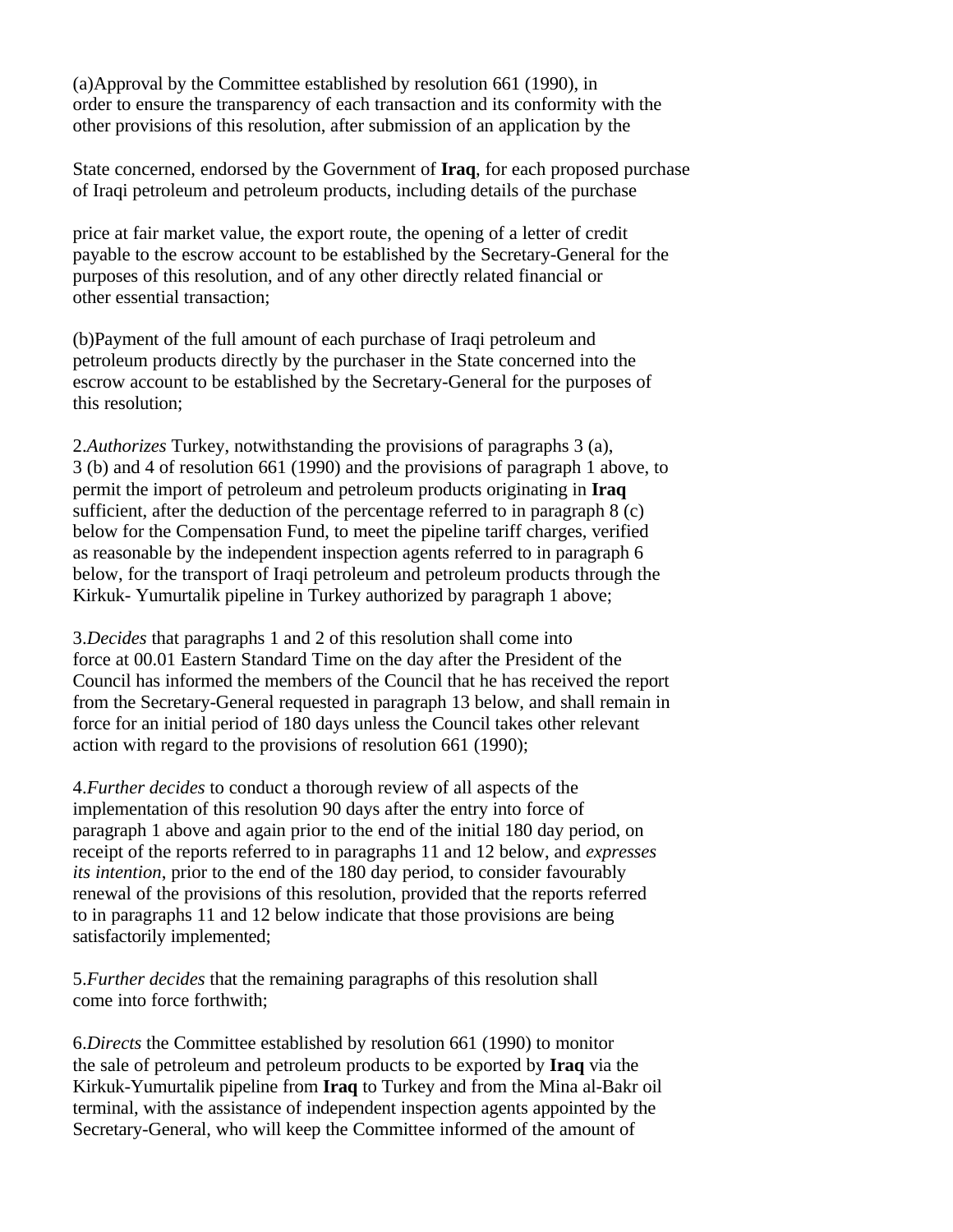petroleum and petroleum products exported from **Iraq** after the date of entry into force of paragraph 1 of this resolution, and will verify that the purchase price of the petroleum and petroleum products is reasonable in the light of prevailing market conditions, and that, for the purposes of the arrangements set out in this resolution, the larger share of the petroleum and petroleum products is shipped via the Kirkuk-Yumurtalik pipeline and the remainder is exported from the Mina al-Bakr oil terminal;

7.*Requests* the Secretary-General to establish an escrow account for the purposes of this resolution, to appoint independent and certified public accountants to audit it, and to keep the Government of **Iraq** fully informed;

8.*Decides* that the funds in the escrow account shall be used to meet the humanitarian needs of the Iraqi population and for the following other purposes, and *requests* the Secretary-General to use the funds deposited in the escrow account:

(a)To finance the export to **Iraq**, in accordance with the procedures of the Committee established by resolution 661 (1990), of medicine, health supplies, foodstuffs, and materials and supplies for essential civilian needs, as referred to in paragraph 20 of resolution 687 (1991) provided that:

(i)

Each export of goods is at the request of the Government of **Iraq**;

(ii)**Iraq** effectively guarantees their equitable distribution, on the basis

of a plan submitted to and approved by the Secretary-General,

including a description of the goods to be purchased;

(iii)

The Secretary-General receives authenticated confirmation that the

exported goods concerned have arrived in **Iraq**;

(b)To complement, in view of the exceptional circumstances prevailing in the three Governorates mentioned below, the distribution by the Government of **Iraq** of goods imported under this resolution, in order to ensure an equitable

distribution of humanitarian relief to all segments of the Iraqi population throughout the country, by providing between 130 million and 150 million United States dollars every 90 days to the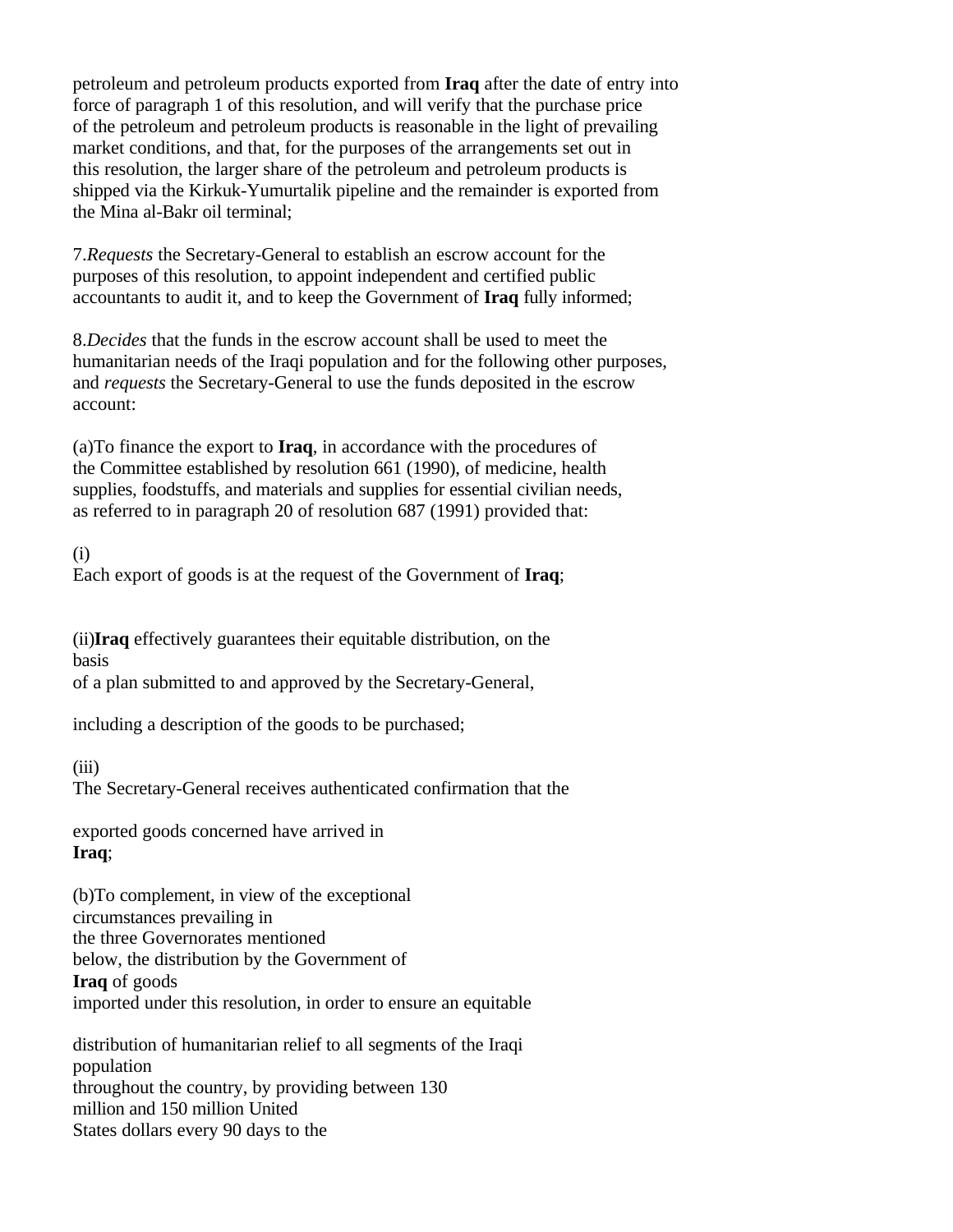United Nations Inter-Agency Humanitarian Programme operating within the sovereign territory of **Iraq** in the three northern

Governorates of Dihouk, Arbil and Suleimaniyeh, except that if less than one billion United States dollars worth of petroleum or petroleum products is sold during any 90 day period, the Secretary-General may provide a proportionately smaller amount for this purpose;

(c)To transfer to the Compensation Fund the same percentage of the funds deposited in the escrow account as that decided by the Council in paragraph 2 of

resolution 705 (1991) of 15 August 1991;

(d)To meet the costs to the United Nations of the independent inspection

agents and the certified public accountants and the activities associated with implementation of this resolution;

(e)To meet the current operating costs of the Special Commission, pending subsequent payment in full of the costs of carrying out the tasks authorized by section C of resolution 687 (1991);

(f)To meet any reasonable expenses, other than expenses payable in **Iraq**, which are determined by the Committee established by resolution 661 (1990) to be

directly related to the export by **Iraq** of petroleum and petroleum products permitted under paragraph 1 above or to the export to **Iraq**, and activities directly necessary therefor, of the parts and equipment permitted under paragraph 9 below;

(g)To make available up to 10 million United States dollars every 90 days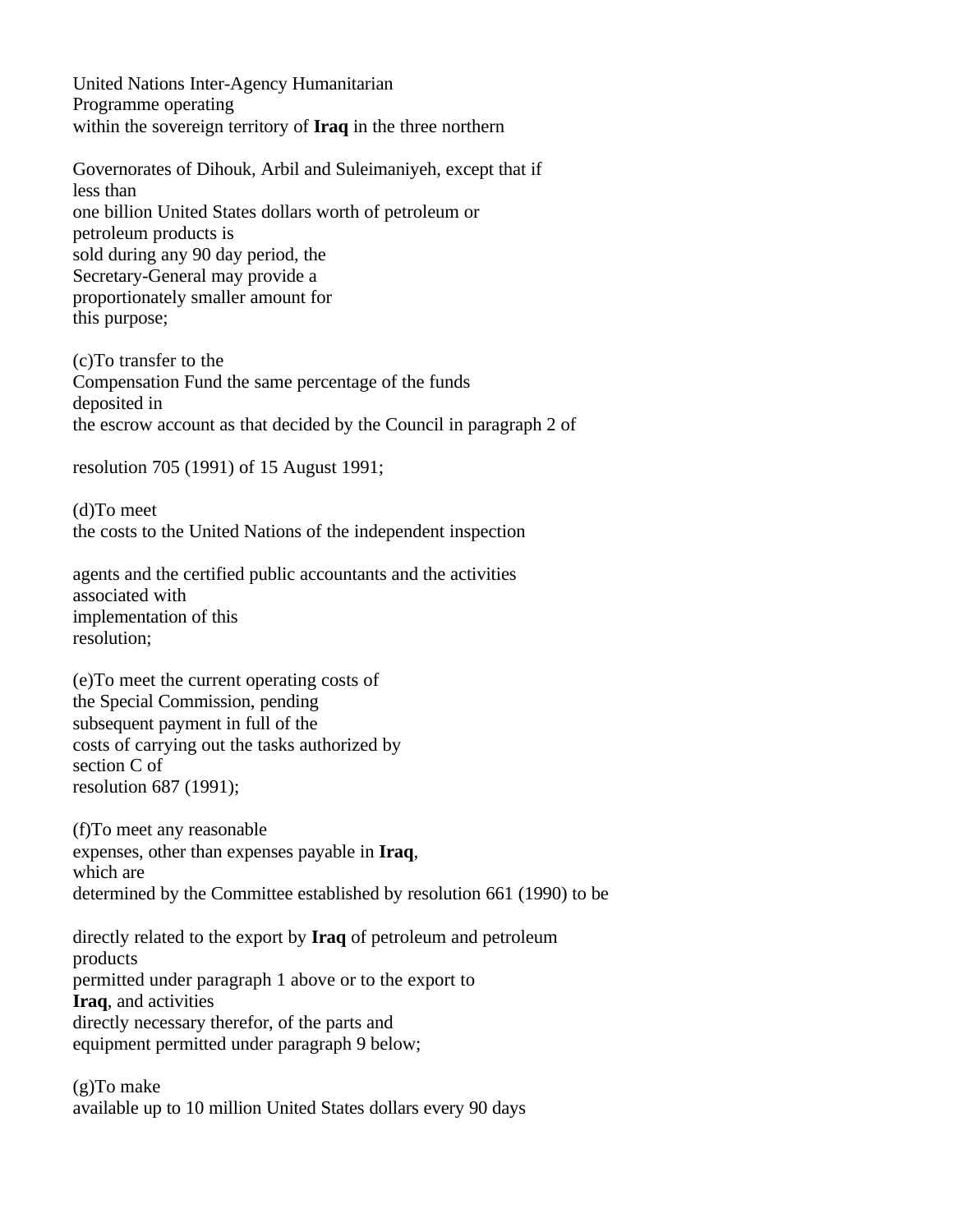from the funds deposited in the escrow account for the payments envisaged under paragraph 6 of resolution 778 (1992) of 2 October 1992;

9.*Authorizes* States to permit, notwithstanding the provisions of paragraph 3 (c) of resolution 661 (1990):

(a)The export to **Iraq** of the parts and equipment which are essential for the safe operation of the Kirkuk-Yumurtalik pipeline system in **Iraq**, subject to the prior approval by the Committee established by resolution 661 (1990) of each

export contract;

(b)Activities directly necessary for the exports authorized under subparagraph (a) above, including financial transactions related thereto;

10.*Decides* that, since the costs of the exports and activities authorized under paragraph 9 above are precluded by paragraph 4 of resolution 661 (1990) and by paragraph 11 of resolution 778 (1991) from being met from funds frozen in accordance with those provisions, the cost of such exports and activities may, until funds begin to be paid into the escrow account established for the purposes of this resolution, and following approval in each case by the Committee established by resolution 661 (1990), exceptionally be financed by letters of credit, drawn against future oil sales the proceeds of which are to

be deposited in the escrow account;

11.*Requests* the Secretary-General to report to the Council 90 days after the date of entry into force of paragraph 1 above, and again prior to the end of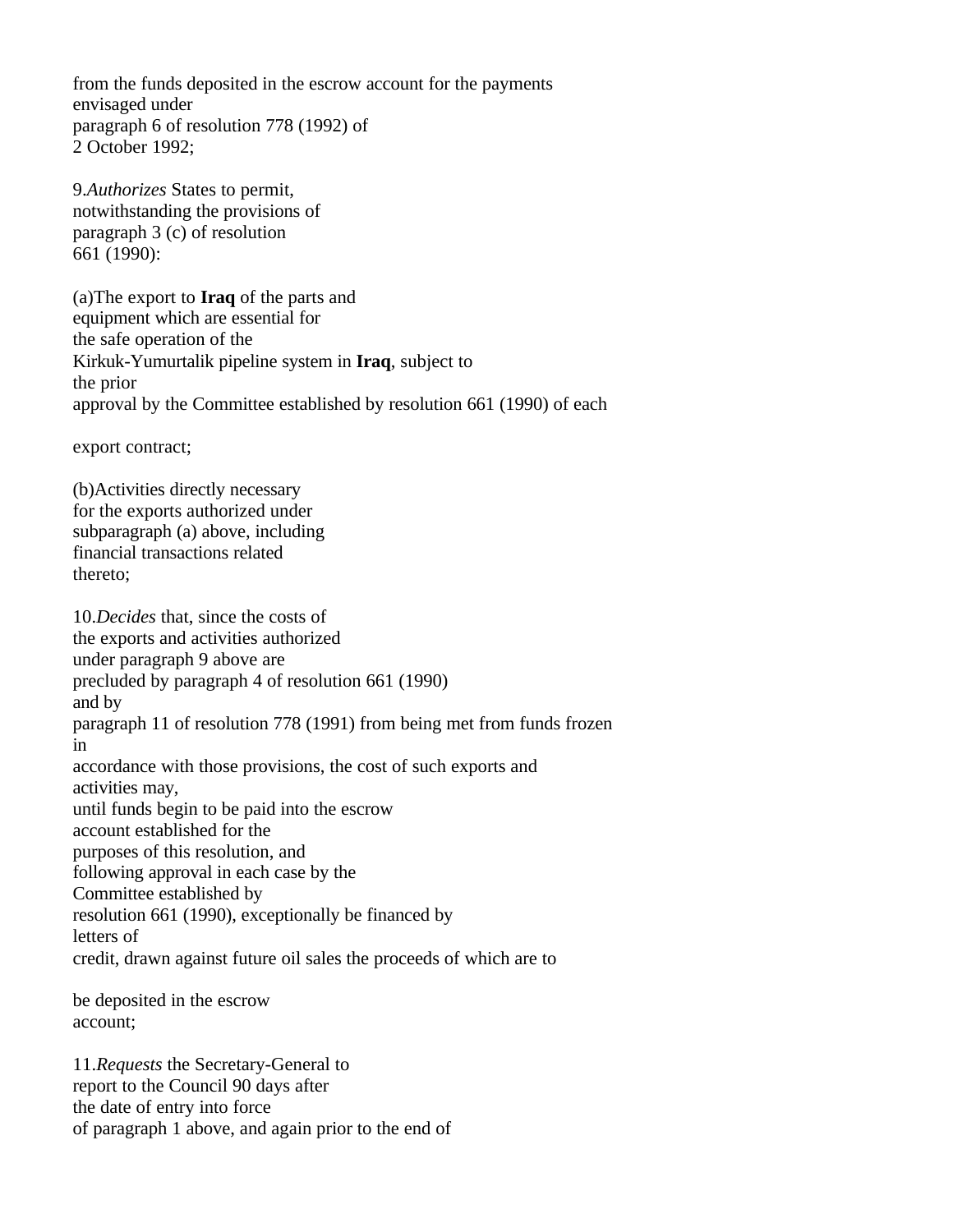the initial 180 day period, on the basis of observation by United Nations

personnel in **Iraq**, and on the basis of consultations with the Government of **Iraq**, on whether **Iraq** has ensured the equitable distribution of medicine, health supplies, foodstuffs, and materials and supplies for essential civilian needs, financed in accordance with paragraph 8 (a) above, including in his reports any

observations he may have on the adequacy of the revenues to meet **Iraq**'s humanitarian needs, and on **Iraq**'s capacity to export sufficient quantities of petroleum and petroleum products to produce the sum referred to in paragraph 1

above;

12.*Requests* the Committee established by resolution 661 (1990), in close coordination with the Secretary-General, to develop expedited procedures as

necessary to implement the arrangements in paragraphs 1, 2, 6, 8, 9 and 10 of this resolution and to report to the Council 90 days after the date of entry into force of paragraph 1 above and again prior to the end of the initial 180 day period on the implementation of those arrangements;

13.*Requests* the Secretary-General to take the actions necessary to ensure the effective implementation of this resolution, authorizes him to enter into

any necessary arrangements or agreements, and *requests* him to report to the Council when he has done so;

14.*Decides* that petroleum and petroleum products subject to this resolution shall while under Iraqi title be immune from legal proceedings and